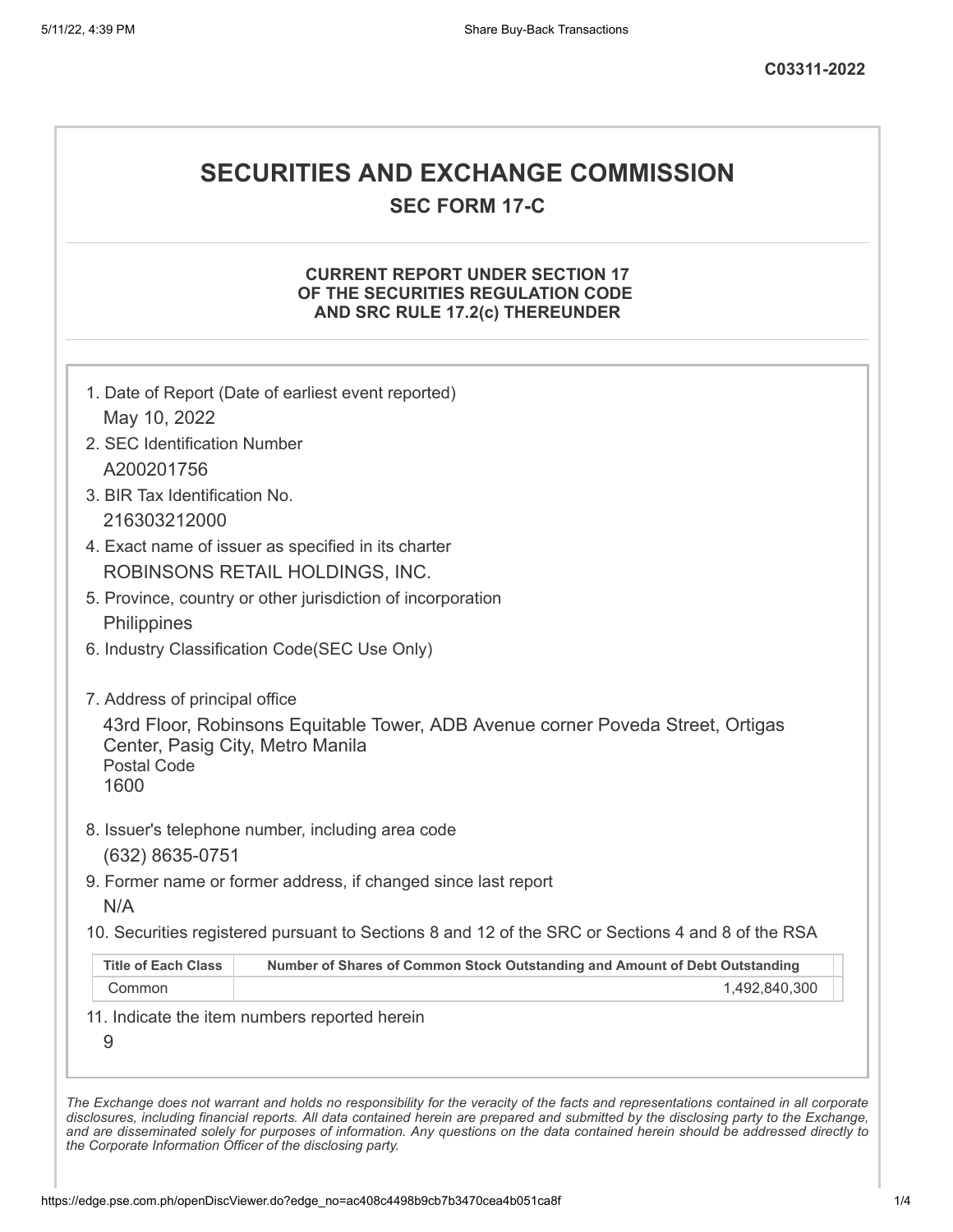5/11/22, 4:39 PM Share Buy-Back Transactions



# **Robinsons Retail Holdings, Inc. RRHI**

## **PSE Disclosure Form 9-1 - Share Buy-Back Transactions** *References: Section 9 of the Revised Disclosure Rules*

#### **Subject of the Disclosure**

Robinsons Retail Holdings, Inc. Share Buy-Back Transaction

**Background/Description of the Disclosure**

Share buyback on May 10, 2022.

The Board of Directors of RRHI approved the share buyback program of Php2.0 billion on March 9, 2020. The Board of Directors of RRHI approved the extension of the share buyback program for the additional amount of Php2.0 billion on February 26, 2021.

On February 11, 2022, the Board of Directors of RRHI approved to further extend the share buyback program for the additional amount of Philippine Pesos: One Billion (Php1,000,000,000.00)

On April 27, 2022, the Board of Directors of RRHI approved to further extend the share buyback program for the additional amount of Philippine Pesos: One Billion (Php1,000,000,000.00)

The total amount allotted for the share buyback is Philippine Pesos: Six Billion (Php6,000,000,000.00).

## **Type of Securities**

| Common |  |
|--------|--|
|        |  |

Preferred N/A

Others N/A

#### **Details of Share Buy-Back Transaction(s)**

| <b>Date of Transaction</b> | <b>Number of Shares Purchased</b> | <b>Price Per Share</b> |
|----------------------------|-----------------------------------|------------------------|
| May 10, 2022               | 1,030                             | 51.05                  |
| May 10, 2022               | 1,140                             | 51.10                  |
| May 10, 2022               | 1,150                             | 51.20                  |
| May 10, 2022               | 320                               | 51.25                  |
| May 10, 2022               | 500                               | 51.30                  |
| May 10, 2022               | 2,200                             | 51.35                  |
| May 10, 2022               | 1,230                             | 51.40                  |
| May 10, 2022               | 120                               | 51.45                  |
| May 10, 2022               | 340                               | 51.50                  |
| May 10, 2022               | 440                               | 51.70                  |
| May 10, 2022               | 680                               | 51.75                  |
| May 10, 2022               | 2,150                             | 51.80                  |
| May 10, 2022               | 3,930                             | 51.90                  |
| May 10, 2022               | 16,600                            | 51.95                  |
| May 10, 2022               | 10,200                            | 52.00                  |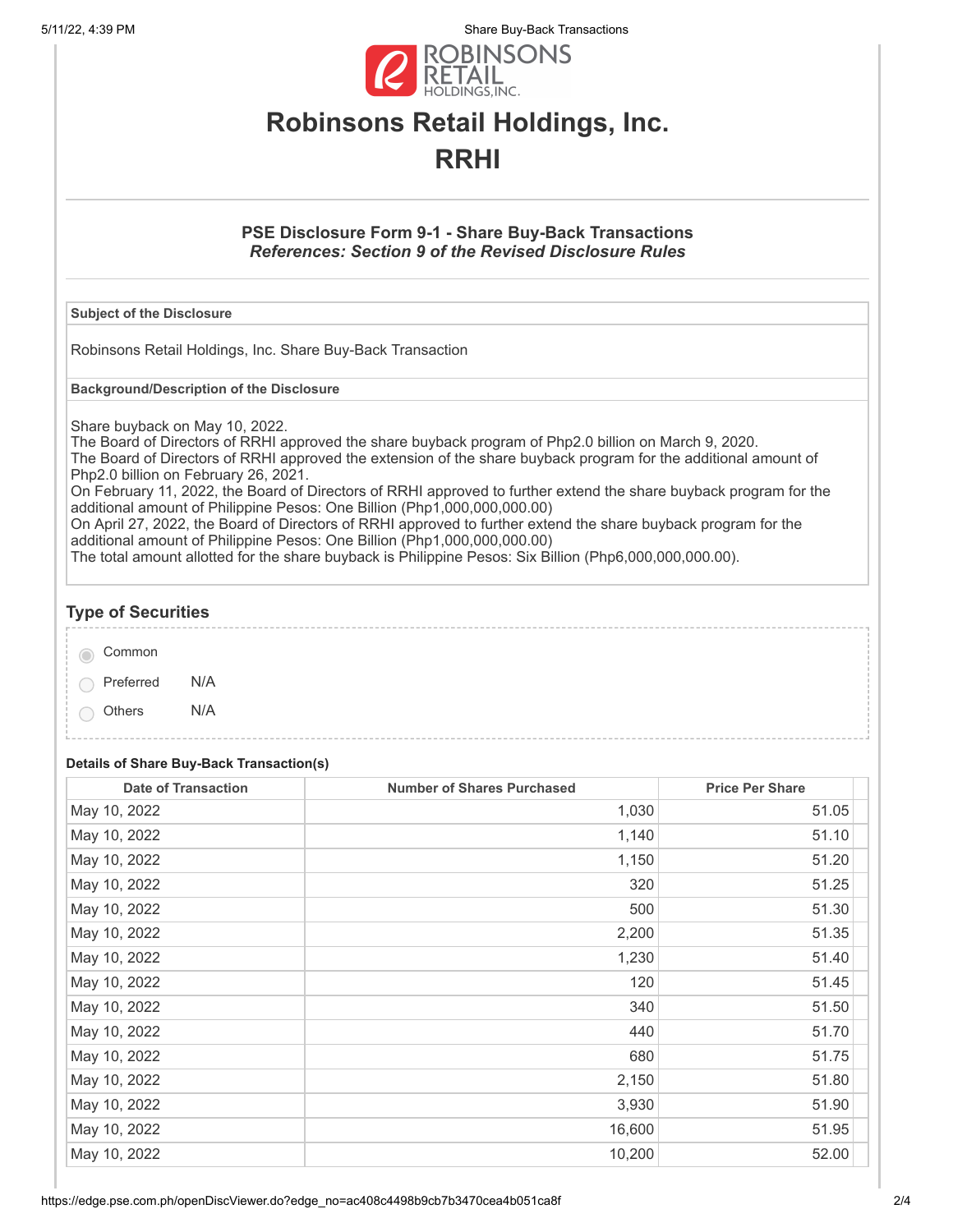| May 10, 2022 | 44,490  | 52.05 |
|--------------|---------|-------|
| May 10, 2022 | 2,010   | 52.20 |
| May 10, 2022 | 4,300   | 52.25 |
| May 10, 2022 | 2,610   | 52.30 |
| May 10, 2022 | 2,760   | 52.35 |
| May 10, 2022 | 200     | 52.40 |
| May 10, 2022 | 220     | 52.45 |
| May 10, 2022 | 2,340   | 52.50 |
| May 10, 2022 | 1,330   | 52.55 |
| May 10, 2022 | 10      | 52.65 |
| May 10, 2022 | 110     | 52.75 |
| May 10, 2022 | 60      | 52.80 |
| May 10, 2022 | 290     | 52.85 |
| May 10, 2022 | 210     | 52.90 |
| May 10, 2022 | 2,500   | 52.95 |
| May 10, 2022 | 2,750   | 51.35 |
| May 10, 2022 | 1,200   | 51.45 |
| May 10, 2022 | 8,000   | 51.95 |
| May 10, 2022 | 2,000   | 52.05 |
| May 10, 2022 | 10,000  | 52.10 |
| May 10, 2022 | 7,000   | 52.15 |
| May 10, 2022 | 6,000   | 52.20 |
| May 10, 2022 | 3,500   | 52.25 |
| May 10, 2022 | 2,000   | 52.30 |
| May 10, 2022 | 3,400   | 52.50 |
| May 10, 2022 | 2,050   | 52.65 |
|              | 153,370 |       |

### **Effects on Number of Shares**

|                           | <b>Before</b> | After         |
|---------------------------|---------------|---------------|
| <b>Outstanding Shares</b> | 1,492,993,670 | 1,492,840,300 |
| <b>Treasury Shares</b>    | 83,495,690    | 83.649.060    |

| <b>Cumulative Number of</b><br><b>Shares Purchased to</b><br>Date <sup>1</sup> | 83.649.060       |
|--------------------------------------------------------------------------------|------------------|
| <b>Total Amount</b><br><b>Appropriated for the</b><br><b>Buy-Back Program</b>  | Php6,000,000,000 |
| <b>Total Amount of Shares</b><br>Repurchased                                   | Php4,705,555,435 |

### **Other Relevant Information**

As a result of the buyback made on May 10, 2022, the remaining balance of the amount for the buyback as of this date is Php1,294,444,565.

 $1$  From the date when the share buy-back program commenced.